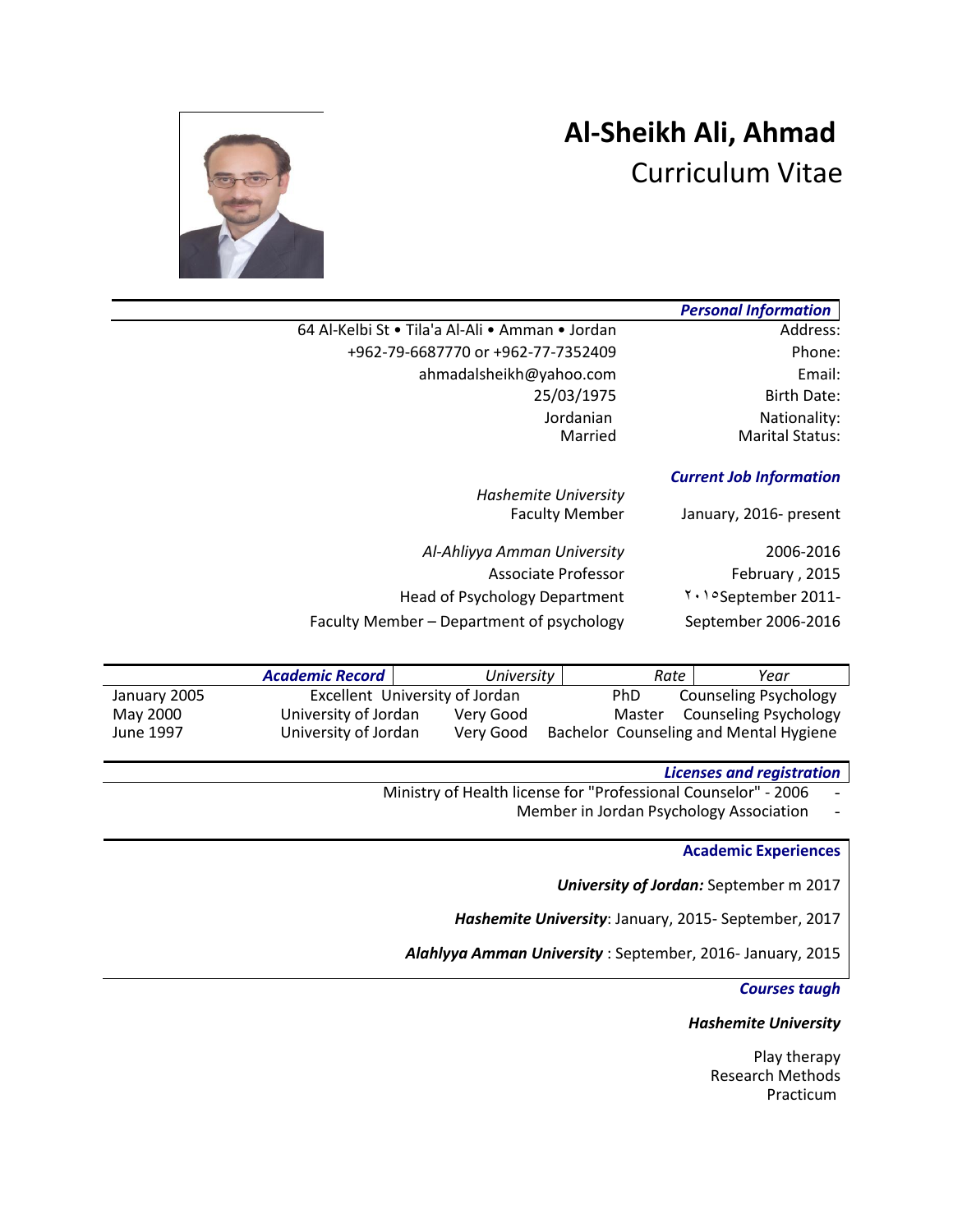## *Al- Ahlyyah Amman University:*

| Psychology of Communication |
|-----------------------------|
| <b>Group Counseling</b>     |
| Social Psychology           |
| Environmental Psychology    |

Clinical Psychology **Abnormal Psychology Psychology Psychology** Developmental Problems Behavioral Modification Developmental Psychology Introduction to Special needs<br>Learning Theories Counseling and Guidance Counseling and Guidance Health Psychology Motivations and Emotions School Counseling Introduction to Psychology

*University of Jordan:* 

Developmental Psychology **Learning and Cognition** Developmental Problems

## **Master's courses**:

Theories of Counseling and Psychotherapy, Clinical Interview

*Management:*

- Head of Psychology Department, 2011- present
- Preparing strategic plans based on SOWT analysis
	- Developing different policies and procedures.
		- preparing accreditation yearly report
- Holding various administrative capacities (Coordinating course schedules and exams, developing logistic demands …etc).
	- Head of counseling center,  $2008 2011$ .
	- Head of quality assurance committee in the Faculty of Art:
	- Developing regulations for the University academic practices
		- Supervising and organize quality assurance team
		- Participating in the University quality assurance council
			- Developing University annual report for all faculties
	- Participating in designing and developing the Master program of Clinical Psychology.
		- Member in the faculty council -
		- Head of graduate studies committee in the department of psychology
			- Member in strategic planning committee in the Faculty of Art
				- Member in study plans committee in the Faculty of Art
- Developing and executing different agreements with community institutes for practicum and research purposes

## *Publications:*

- Thesis: Impact of Psychodrama Program on the Reduction of Stress and Enhancement of Self- competency.
	- Dissertation: Factors related to eating disorders among a sample of adolescents' girls. -
	- Autism and pervasive development Disorder. ( Translated to Arabic). Dar Al teryaq, 2006 -
- Abu Jadi, A. & AlsheikhAli, A. (2010).Psychometric characteristics of Arabic version of behavior assessment system for children ( child version), The Jordanian Journal of Educational Sciences (JJES). 6 (1), 73- 91.
- AlsheikhAli, A & Dawod,F. (2016). Early father–daughter relationship and demographic determinants of spousal marital satisfaction. Psychology Research and Behavior Management 2016:9 61-70. AlsheikhAli, A . & Abu Jadi, A. (2012).Psychometric characteristics of Arabic version of behavior assessment system for children ( parents and teachers version), Association of Arab Universities Journal. Accepted for publishing.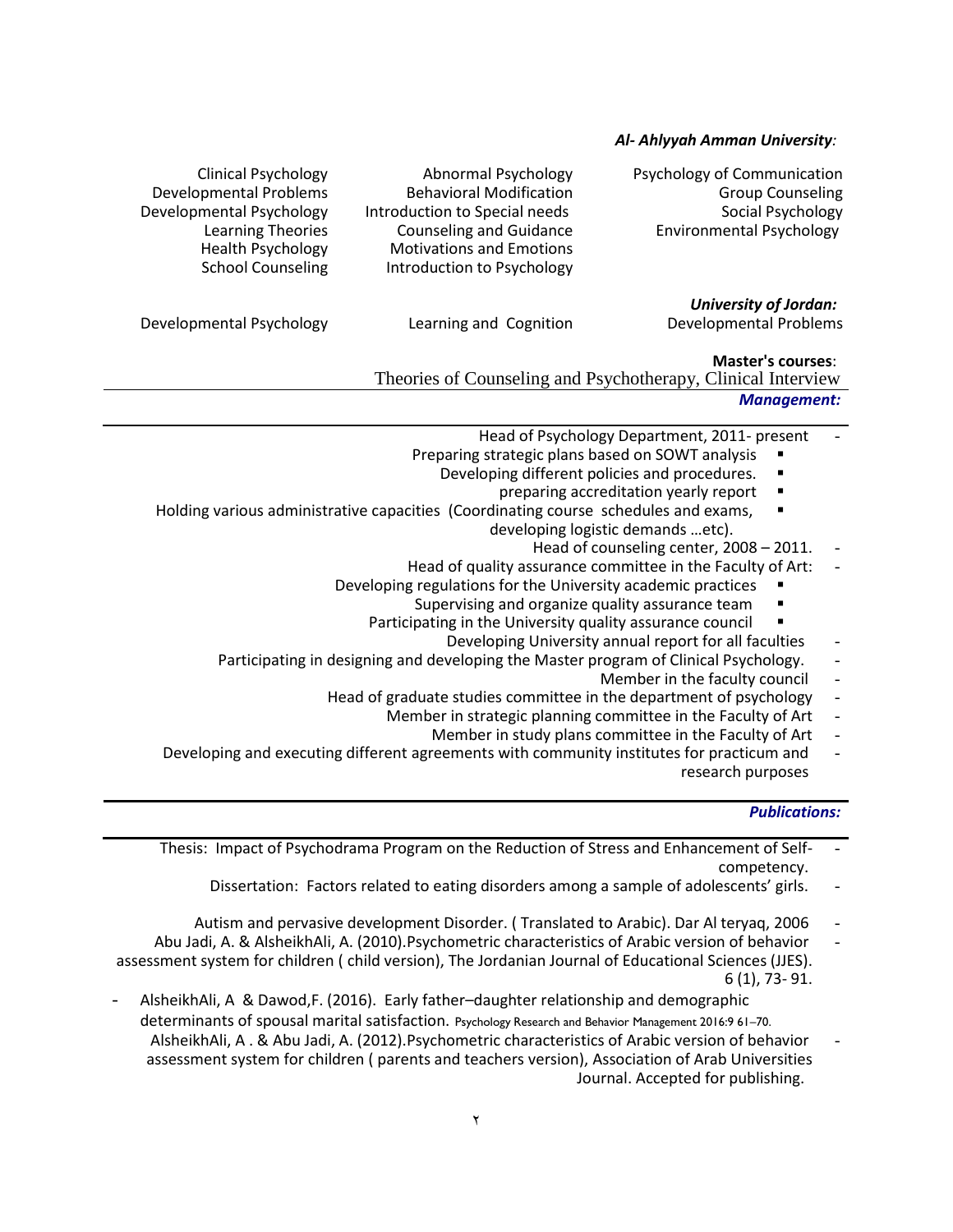- AlsheikhAli, A . (2011).Father daughter relationship during childhood, and its impact on mental health in daughters adulthood. Journal of Damascus university. Accepted for publishing.
- AlsheikhAli, A . (2014). Psychosocial determinants of alcohol and drug abuse. Dirasat for social and human sciences. 41(supplement 2), 917-927.
- AlsheikhAli, A . (2014). Resilience levels and their relationship to academic adjustment and achievement among graduates of orphanages. The Jordanian Journal of Educational Sciences (JJES). 10 (4), 1-20.
	- AlsheikhAli, A . (2014).Maladaptive Schemas and Cognitive insight Among Jordanian Battered Women. Jordan Journal of Social Sciences (JJSS). Accepted for publishing.

## *Theses Supervised*

- الوصمة الاجتماعية المدركة ومستوى الدافعية للعلاج وعلاقتهما بالانتكاس لدى مدمني الكحول والمخدر ات. الطالبة رغدة مجيد نصرة. 2013
- القدرة التشخيصية الختبار ويسكنسون النفس عصبي في الكشف عن الخلل في الوظائف التنفيذية للدماغ. الطالب ليث عبد المجيد عودة. 2014
- مظاهر اضطراب الشخصية المضادة للمجتمع لدى عينة من نزالء دور الرعاية المساء إليهم. الطالبة ايمان عبد الرحيم أبو فنة < 2015
- أنماط التفاعل بين الاطفال المقيمين في دور الرعاية مع مقدمي الرعاية، وعلاقتها بانماط التعلق لديهم. الطالبة ربي رسمي أبو مخ < 2016
	- أنماط التعامل السائدة لدى مدمني الكحول والمخدرات. يوسف مساعد زبارقه. 5102
	- اختبار نموذج بنائي ألثر بعض العوامل النفسية واالجتماعية على أعراض فقدان الشهية العصبي لدى الرياضيين. الطالب ابراهيم سمير الحاج. 2016
		- فاعلية برنامج جمعي مبني على السيكودراما في خفض أعراض ما بعد الصدمة. الطالبة رويدة وائل تيلخ

## *Clinical Psychology*

- Teaching different courses in Clinical psychology graduate program.
- Supervising students in conducting professional clinical interview by using self, peer and  $\blacksquare$ supervisor review model (Intake, mental status, diagnostic and therapeutic).
- Maintaining the graduate program to keep pace with the International requirements and accreditation.
	- Developing procedures regarding different academic and managerial practices.  $\blacksquare$

## *Theses defense and research review*

- Member of different defense theses committees at Al-Alahlyya Amman University- Department of Psychology
- Member in different defense theses committees at University of Jordan- Department of  $\blacksquare$ Psychology
	- Research reviewer: - Dirasat for Social sciences. Jordan University - Dirasat for Educational Sciences . Jordan University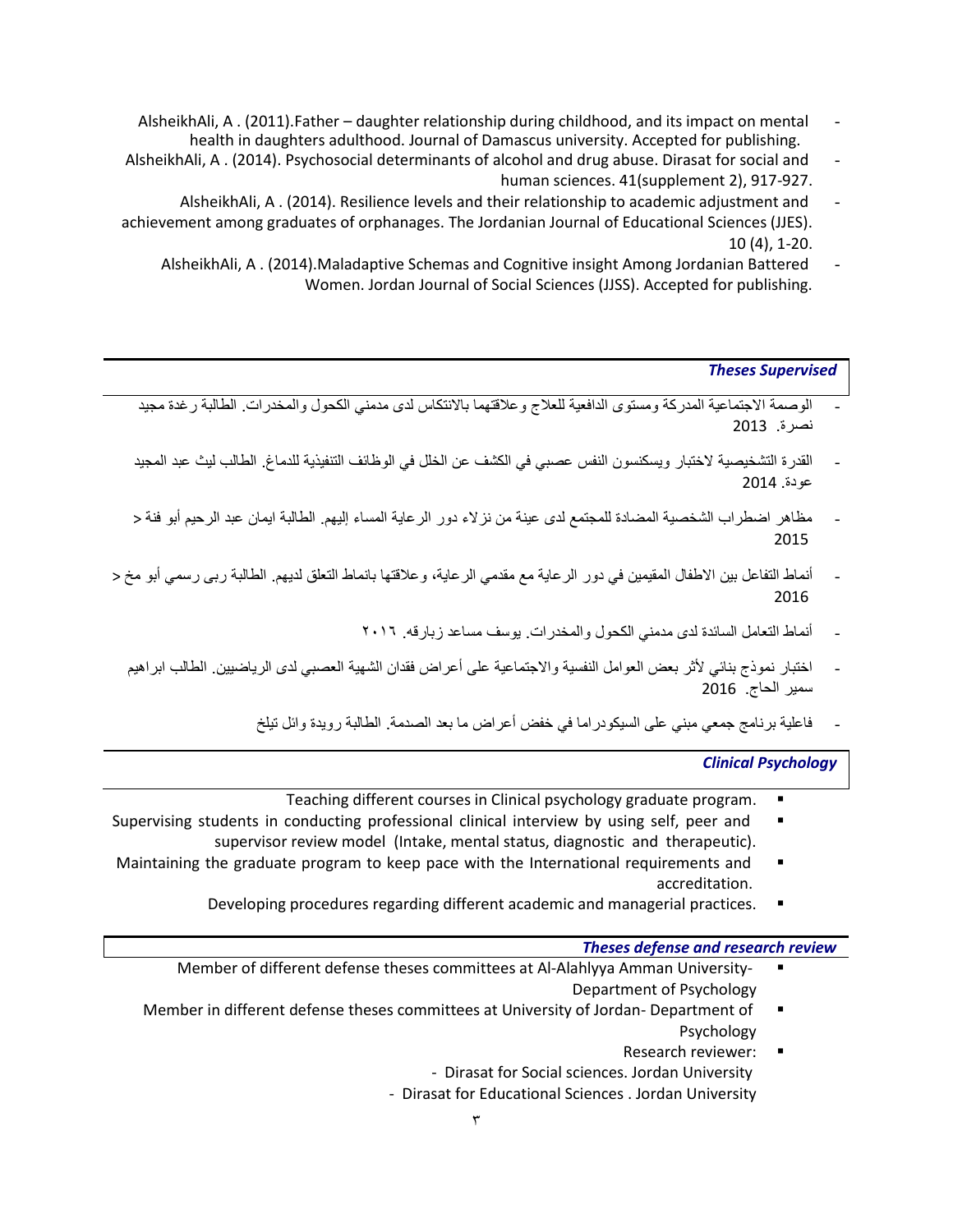- Jordan Journal for Social Sciences. Jordan University

- International Journal of Research in Education and Psychology .University of Bahrain - Al – Balqa For Research and Scientific Studies. Alahlyya Amman University

## *Counseling experiences*

## **Medecins Sans Frontieres (MSF) (2016- present)**

- Staff Support Unit: Group and individual counseling professional
- **Head of counseling center**: Alahlyya Amman University (February, 2008-September, 2011 )
	- In charge of planning and supervising center's programs
		- Supervising clinical psychology masters students
- Conducting different group counseling sessions (Communication skills, Self awareness, emotional intelligence, study skills…etc)
	- Individual and group counseling

## **Trainer and consultant at Al Aman Fund For The Future of Orphans** ( 2008 – present)

- Conducting different training and counseling programs for orphans ( Communication, Conflict resolution, Self Awareness)
	- Executing Research for Strategic planning purposes

**School counselor** in different local and international schools:

(Modern school, Amman Baccalaureate school, Alahlyyah school 1998 – 2005)

- Developing and executing developmentally appropriate awareness programs to the  $\blacksquare$
- students (Study skills, self awareness, bullying, peer pressure, conflict resolution, stress management, drugs and alcohol)
	- College counseling: supervising students to apply oversees universities
- Embedded counseling into drama in classes to develop students awareness in different life  $\blacksquare$ values
	- Supervising and developing the pastoral care curriculum
		- Individual and group counseling  $\blacksquare$

#### Private practice: (2000 – Present)

- Family and individual counseling.
- Childhood and adolescence problems
	- Special population counseling

## *Training conducted Training conducted*

- Play Therapy with Cancer Children (June, 2016). King Faisal Hospital. Saudi Arabia.
- Using Psychodrama with PTSD ( January 2016). Syrian American Medical Society (SAMS) -
- Behavioral Modification ( June, 2016). Higher Council for Affairs of Persons with Disabilities. -
- Cognitive behavioral therapy (January 2010 Bana Center): Training counselors and clinical workers in using cognitive behavioral techniques, strategies with depression and anxiety.
- Play and drama therapy (6 periods since 2010 present): Training counselors and clinical workers in using play and psychodrama based techniques in diagnosis and psychotherapy
	- Interviewing the abused children (2003, 2004 British Council) : Training Jordanian Officers' in conducting a professional interview with abused children
- Educators' Training (2003- 2005, Al Ahlyyah School): Training teachers in communication skills, class management, child psychology, and Teacher as a counselor
- Parents' Training (2003- 2005, Al Ahlyyah School): Training parents in handling child problems and effective parenting skills
	- conducting Leadership Management camps for adolescents (1998 2002, Modern School) -